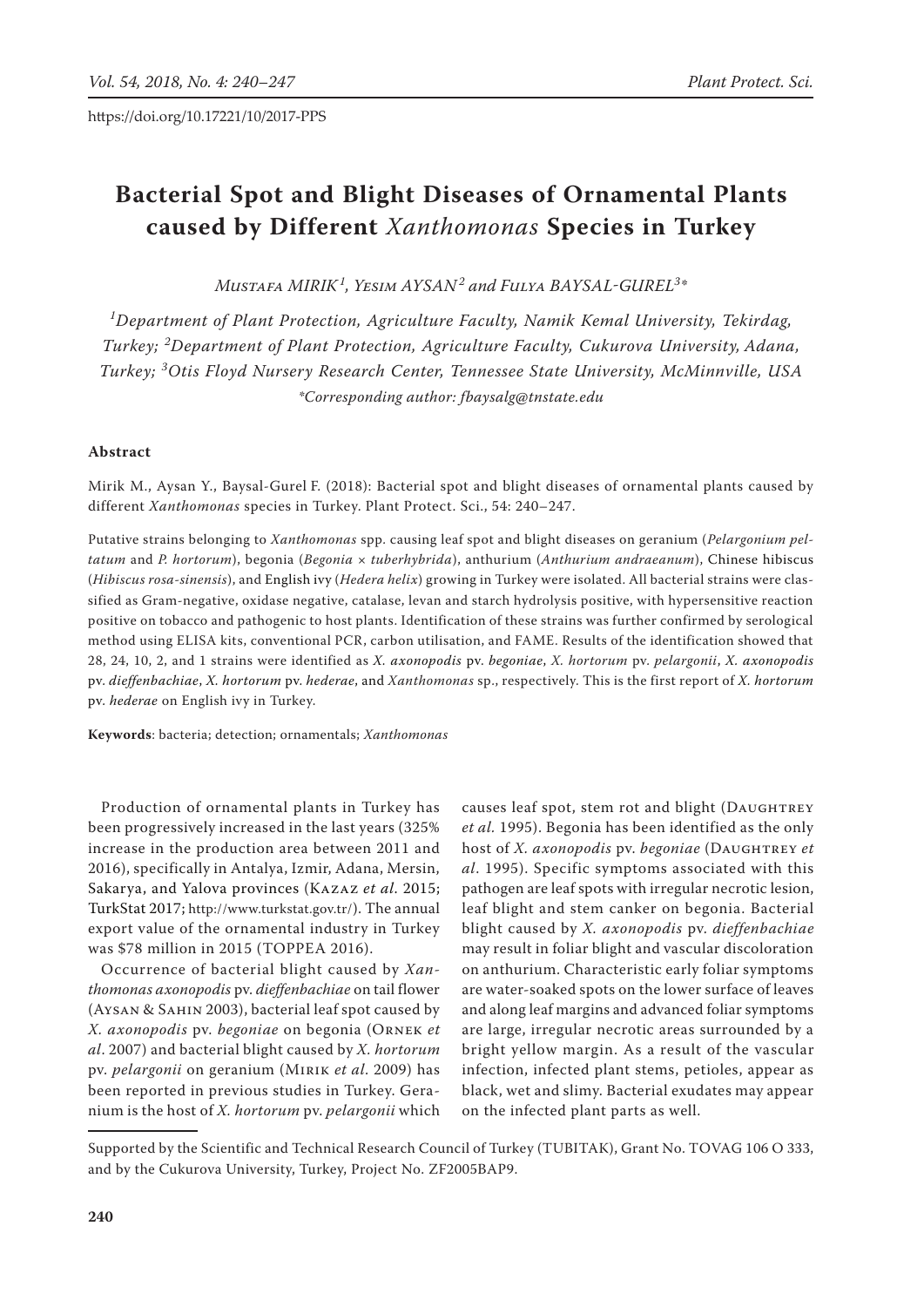The purpose of this study was to identify the species of *Xanthomonas* causing leaf spot and blight on different ornamental plants using culturing, biochemical tests, serological method, carbon utilisation and fatty acid methyl ester analysis, and molecular techniques. Reports related with other bacterial pathogens identified during this survey have been published (Mirik *et al*. 2011a, b).

## **Material and Methods**

*Survey.* During the surveys, small- and large-scale ornamental greenhouses were visited in Adana (Yuregir, Seyhan, Karaisalı, Ceyhan districts), Antalya, Istanbul, Izmir (Tire, Odemiş, Bayindir districts), Mersin (Yenice, Huzurkent, Mezitli, Tece, Erdemli, Silifke, Aydincik districts), Sakarya, Tekirdag, and Yalova provinces (Figure 1). Disease surveys were carried out at three-month intervals for two consecutive years for the presence of the bacterial leaf spot and blight on ornamental plants including geranium (*Pelargonium peltatum* and *P. hortorum*), begonia (*Begonia* × *tuberhybrida*), anthurium (*Anthurium andraeanum*), Chinese hibiscus (*Hibiscus rosa-sinensis*), and English ivy (*Hedera helix*). In each greenhouse, five to ten blocks were selected along a zigzag pattern with at least 2 m between blocks according to the production size of the ornamental greenhouses. At each block, plants were assessed for bacterial diseases and initial identification of the various bacterial diseases observed was made based on symptoms as described in the Compendium of Ornamental Foliage Plant Diseases (Chase 1987) and Diseases of Woody Ornamentals and Trees in Nurseries (Jones & Benson 2001).

*Bacterial isolation.* Bacterial strains were isolated from 80 plant samples exhibiting disease symptoms during the survey period. The plant samples (including leaves and stem tissues) were placed in a paper bag and transferred to the laboratory on ice in a cooler for isolation and identification of the causal organism. Surface-sterilised small pieces of leaf and stem tissues were macerated in sterilised distilled water. A loopful of suspension was streaked onto yeast extract dextrose calcium carbonate agar medium (YDC) (LELLIOTT & STEAD 1987) and incubated at 25°C for 3–14 days. Single colonies on YDC were selected, and purified isolates from single colonies were stored in 15% glycerol at –80°C in Dr. Yesim Aysan's bacterial culture collection and used for further studies.

*Pathogenicity tests*. *Xanthomonas* strains isolated during surveys were tested on their original host plants for pathogenicity test. The test plants were obtained as liners from commercial producers. Liners were transplanted in a potting medium of peat and pine bark  $(1:1)$  amended with recommended rates of micronutrients and fertiliser for each plant species and maintained in a greenhouse for 2 months. *Begonia* × *tuberhybrida* cv. Nonstop® Mocca White, *Pelargonium peltatum* (Ivy leaf )*, P. hortorum* cv. Moulin Rouge, *Anthurium andraeanum* cv. Arizona, *Hibiscus rosa-sinensis* cv. Rainbow, and *Hedera helix* cv. Bulgaria plants (10 plants/each host) were inoculated with bacterial suspension  $(10^7 \, \text{CFU/ml})$  of each strain using a sterilized needle. After inoculations, plants were covered with clear polyethylene bags for 24 h at 25°C. Then the bags were removed and plants were maintained in a controlled climate room, at 25°C, 70% RH and 16/8-h day/night light conditions. Disease development was evaluated 5–14 days after inoculation and re-isolations were made from the diseased plants. Sterilised distilled water was applied as a control treatment for each plant species.

The reference strains of *X. hortorum* pv. *pelargonii* GSPB 1955 (provided by Dr. Batur-Michaelis, Gottingen, Germany), *X. axonopodis* pv*. begoniae* BPIC

Sakang

Figure 1. Map of the Turkish provinces where surveys were conducted in the present study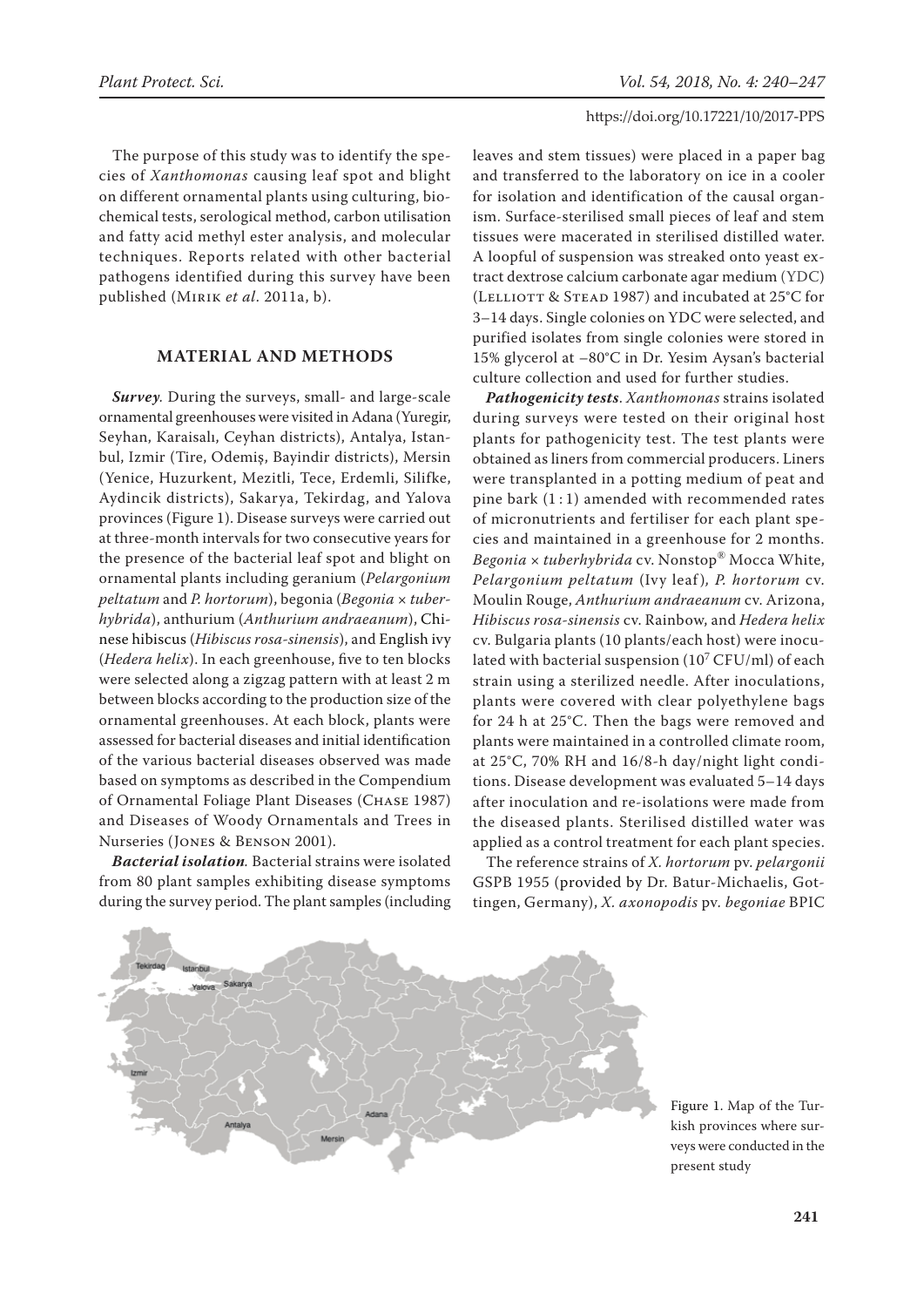2013/94 (provided by Dr. Alivizatos, Benaki Enstitu, Greece), and *X. axonopodis* pv. *dieffenbachiae* JS990 and JV589 (provided by Dr. Jouen, Reunion Island, France) were used as positive controls in this study.

*Identification of the strains*. The identification of each strain was initially confirmed based on morphological, biochemical, physiological, and hypersensitivity tests such as potassium hydroxide (KOH) solubility for gram reaction, oxidative/fermentative metabolism, catalase reaction, levan production, starch hydrolysis, and hypersensitivity on tobacco leaves as described by LELLIOTT and STEAD (1987) and SCHAAD *et al.* (2001). All tests were repeated three times. Colony morphology of *Xanthomonas* strains was observed on different semi-selective media such as Tween B (McGuire *et al*. 1986), CKTM (Sijam *et al*. 1992), SX agar (SHAAD & WHITE 1974), SM agar (CHUN & Alvarez 1983) and modified D-5 agar (MD-5) (Kuan & Minsavage 1985). The reference strains of *X. hortorum* pv. *pelargonii* GSPB 1955 (provided by Dr. Batur-Michaelis), *X. axonopodis* pv*. begoniae* BPIC 2013/94 (provided by Dr. Alivizatos), and *X. axonopodis* pv. *dieffenbachiae*, JS990 and JV589 (provided by Dr. Jouen) were used as positive controls.

*Identification of the strains with ELISA*. The serological identification of the bacterial strains was performed according to the previously described indirect ELISA method (Coligan *et al*. 1991) by using specific monoclonal antiserum for *X. axonopodis* pv. *begoniae* (BRA 23700) and *X. axonopodis* pv*. dieffenbachiae* (BRA 47600; both Agdia, Elkhart, USA); and according to the previously described ELISA method (McLaughLIN & CHEN 1990) by using enzyme conjugate (Loewe, Sauerlach, Germany) and antiserum BRA 32502; Agdia, USA) for *X. hortorum* pv. *pelargonii.* Absorbance values were recorded in an ELISA reader (Titertek Multiskan microplate reader; Titertek-Berthold, Pforzheim, Germany) at 405 nm. Phosphate buffered saline (PBS) and healthy leaf extract of ornamental plants were used as negative control and reference strain was used as positive control.

*Identification of the strains by PCR*. Genomic DNA isolation of *Xanthomonas* strains from different host plants along with reference strains (*X. hortorum*  pv. *pelargonii* GSPB 1955, *X. axonopodis* pv*. begoniae* BPIC 2013/94*, X. axonopodis* pv. *dieffenbachiae* JS990 and JV589) was done according to the method described by DE BOER and WARD (1995).

PCR tests of *Xanthomonas* strains were conducted as described by Manulis *et al*. (1994), Leite *et al*. (1995), and Sulzinski *et al*. (1996), and the primers that are complementary to each bacterial species are listed in Table 1.

The final volume of 25 µl of the reaction mix PCR Master Mix (Promega, Madison, USA) consisted of 12.5 µl, 20 pmol forward primer 2.0 µl, 20 pmol reverse primer 2.0  $\mu$ l, H<sub>2</sub>O 6.5  $\mu$ l, and genomic DNA 2.0  $\mu$ l.

Agarose gel electrophoresis of PCR products was conducted as described by Sambrook *et al*. (1989). 100-bp DNA marker (Thermo Fisher Scientific, Waltham, USA) was used as the molecular weight marker.

*Carbon utilisation and fatty acid methyl ester (FAME) analysis*. Pure cultures of 12 isolates (4 strains of *X. hortorum* pv. *pelargonii* Sar1-1/a r, Sar5-1b/a r, Izmir-1, Sardunya-3), 3 strains of *X. axonopodis* pv. *begoniae* (Xab1/r, Xcb13/r, İzmir 11/1-1), 3 strains of *X. axonopodis* pv. *dieffenbachiae* (Ant-1a, Ant-1b, Ant-2a), 2 strains of *X. hortorum* pv. *hederae* (Sarmasik 1/4 and Sarmasik 2/1), and all reference strains were grown and tested for utilisation of the carbon sources available on GN2 Microplate (Biolog Inc., Hayward, USA). The carbon utilisation patterns were read with a microplate reader after 24 h of incubation and analysed by a cluster analysis program provided by BIOLOG.

FAME profiles were generated for 18 selected strains (6 strains of *X. hortorum* pv. *pelargonii* Sar1- 1/a r, Sar2-3/c r, Sar4-1a/a r, Sar5-1b/a r, İzmir-1, Sardunya-3), 6 strains of *X. axonopodis* pv. *begoniae*  (Xab1/r, Xcb7/r, Xcb13/r, İzmir 11/1-1, Begonya Ekim, Kırmızı Begonya), 4 strains of *X. axonopodis* pv. *dieffenbachiae* (Ant-1a, Ant-1b, Ant-2a, Ant-2d),

Table 1. DNA amplification conditions and primers used for PCR

| Pathogen       | Size     | Sequence $5' \rightarrow 3'$ | Amplification conditions  | Reference        |
|----------------|----------|------------------------------|---------------------------|------------------|
| X. hortorum    | $1.2$ kb | GAGTGTCCAGTGGCAAGC           | 40 cycles 94°C 1 min/58°C | MANULIS et al.   |
| pv. pelargonii |          | <b>GTTGCTGCCTCTTCCTGC</b>    | $1 min/72^{\circ}C$ 5 min | (1994)           |
| X. hortorum    | 197 bp   | ACGCGCTACCAAAAGGCAAAGAG      | 30 cycles 94°C 1 min/64°C | SULZUNSKI et al. |
| pv. pelargonii |          | GATCTGCGGTTGTCCTGAAGATTGG    | $1 min/72^{\circ}C 2 min$ | (1996)           |
| X. axonopodis  | 619 bp   | GCACGCTCCAGATCAGCATCGAGG     | 30 cycles 94°C 30 s/61°C  | LEITE et al.     |
| pv. begoniae   |          | GGCATCTGCATGCGTTGCTCTCCG     | 40 s/72 $\degree$ C 45 s  | (1995)           |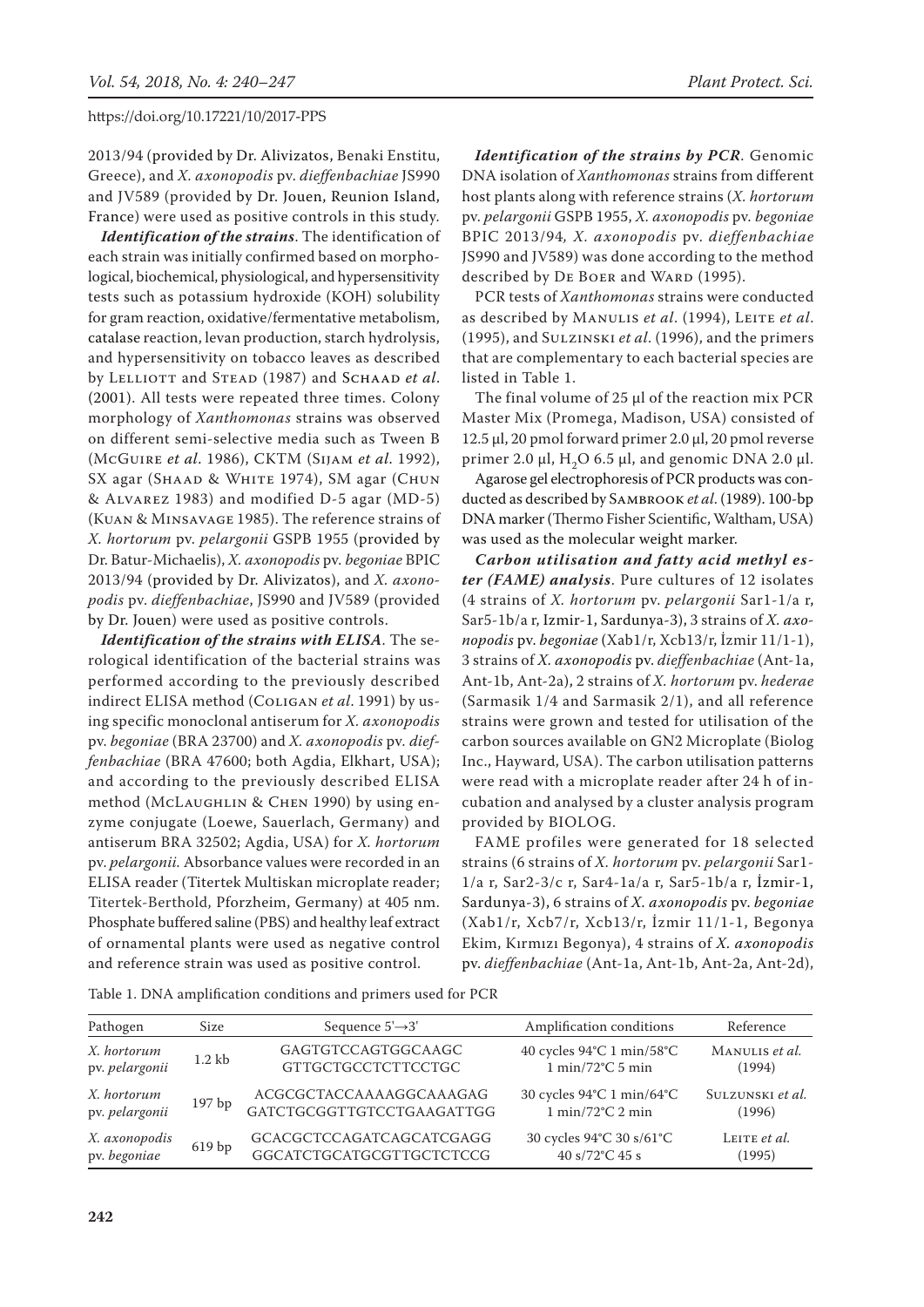| Table 2. DNA amplification conditions and primers used for BOX-PCR |  |  |  |  |  |
|--------------------------------------------------------------------|--|--|--|--|--|
|--------------------------------------------------------------------|--|--|--|--|--|

| Primer  | Sequence $5' \rightarrow 3'$ | Amplification conditions                                                   |
|---------|------------------------------|----------------------------------------------------------------------------|
| BOXA-1R | CTACGGCAAGGCGACGCTGACG       | 30 cvcles $94^{\circ}$ C 1 min/53 $^{\circ}$ C 1 min/65 $^{\circ}$ C 8 min |

and 2 strains *X. hortorum* pv. *hederae* (Sarmasik 1/4 and Sarmasik 2/1) as well as for reference strains. FAMEs were prepared and extracted from the bacterial cells by using the procedure described by Chase *et al*. (1992). Following the extraction, FAME samples were analysed on an HP6890 gas chromatograph (Hewlett Packard, Palo Alto, USA). FAME profiles were identified using the commercial trypticase soy broth agar database with the Microbial Identification System software package (Sherlock MIS v4.5; Microbial ID, Inc., Newark, Denmark).

*Determination of genotypic relationship*. The primers for BOX-PCR (Louws *et al*. 1994) and the conditions are shown in Table 2. PCR amplification was carried in 25 μl final volume containing 3 µl of DNA template, 1.5 µl 20 pmol of each respective primer, 12.5 µl Master Mix (Promega, Madison, USA), and 6.5 H<sub>2</sub>O. All the amplifications were performed in a Techne TC-412 Thermal Cycler (Bibby Scientific, Staffordshire, UK).

All data were subjected to the statistical analysis program SPSS (Statistical Package for Social Sciences), and the genetic relationship rates were determined by a dendrogram using Cluster Analysis.

#### **Results**

*Survey*. A total of 116 greenhouses were visited during surveys. The suspected plant samples consisting of 5 host genera originated from 36 greenhouses in Adana, 21 greenhouses in Mersin, 9 greenhouses in Izmir, 8 greenhouses in Istanbul, and 6 greenhouses in Tekirdag provinces.

*Geranium*: In these surveys, *Pelargonium peltatum* and *P. hortorum* plants exhibited characteristic symptoms of bacterial disease in Adana, Istanbul, Izmir, and Tekirdag provinces. These characteristic symptoms were small, round water-soaked spots, irregular necrotic lesions with yellow border and large angular, yellow or dead areas bounded by the veins on infected geranium leaves.

*Begonia*: Leaf spot symptoms on *Begonia × tuberhybrida* were observed in Adana, Istanbul, Izmir, and Mersin provinces. The main symptom observed in the collected samples was water-soaked spots on the leaf margin. In rare cases, wilting of the leaves and petioles followed by V-shaped yellowing and as a result of systemic infections, bacterial exudates and blight symptoms were observed.

*Anthurium*: Leaf spot symptoms were observed on *Anthurium andraeanum* in Adana and Istanbul provinces. Marginal or interveinal water-soaked spots surrounded by chlorotic or necrotic areas were observed on infected foliage. In some cases, wilting also occurred as a result of systemic infection in plants. Bacterial exudates were also observed in warm and humid conditions.

*English ivy*: Leaf spots were identified on *Hedera helix* in Mersin. Initial symptoms were irregular brown leaf spots surrounded by a yellow halo on infected leaves.

*Chinese hibiscus*: Small yellow-brown spots were observed on *Hibiscus rosa-sinensis* in Adana province.

*Bacterial isolation*. In total, 65 *Xanthomonas* strains were obtained from 80 plant samples consisting of 5 host genera. Ten bacterial strains from anthurium, 28 bacterial strains from *Begonia × tuberhybrida,*  24 bacterial strains from geranium, 2 bacterial strains from English ivy, and 1 bacterial strain from Chinese hibiscus were isolated from the infected plants collected during the surveys. *X. axonopodis* pv. *begoniae* was observed as dark yellow, opaque, swollen and non-mucoid colonies on YDC, and *X. hortorum* pv. *pelargonii, X. axonopodis* pv. *dieffenbachiae*, *X. horto*rum pv. hederae were observed as light yellow, circular, smooth and non-mucoid colonies on YDC.

*Pathogenicity tests*. Each bacterial strain of *Xanthomonas* (total 65) was tested on the original host from where they were isolated. 7–10 days after inoculation leaf spot, blight, and water-soaked areas were observed and typical yellow spots turned into brown spots, on their original host plants (Table 3). Re-isolation was completed from each symptomatic host plant. Re-isolated bacteria were identified by colony characteristics and fatty acid methyl ester analysis. All sterilised water-treated control plants remained disease-free and no bacteria were re-isolated.

*Identification of the strains*. Morphological differences between *X. hortorum* pv. *pelargonii, X. axonopodis* pvs *begonia* and *dieffenbachiae* were determined on five different semi-selective media.

*Tween B*: Strains of begonia, geranium, and anthurium were circular and surrounded by an area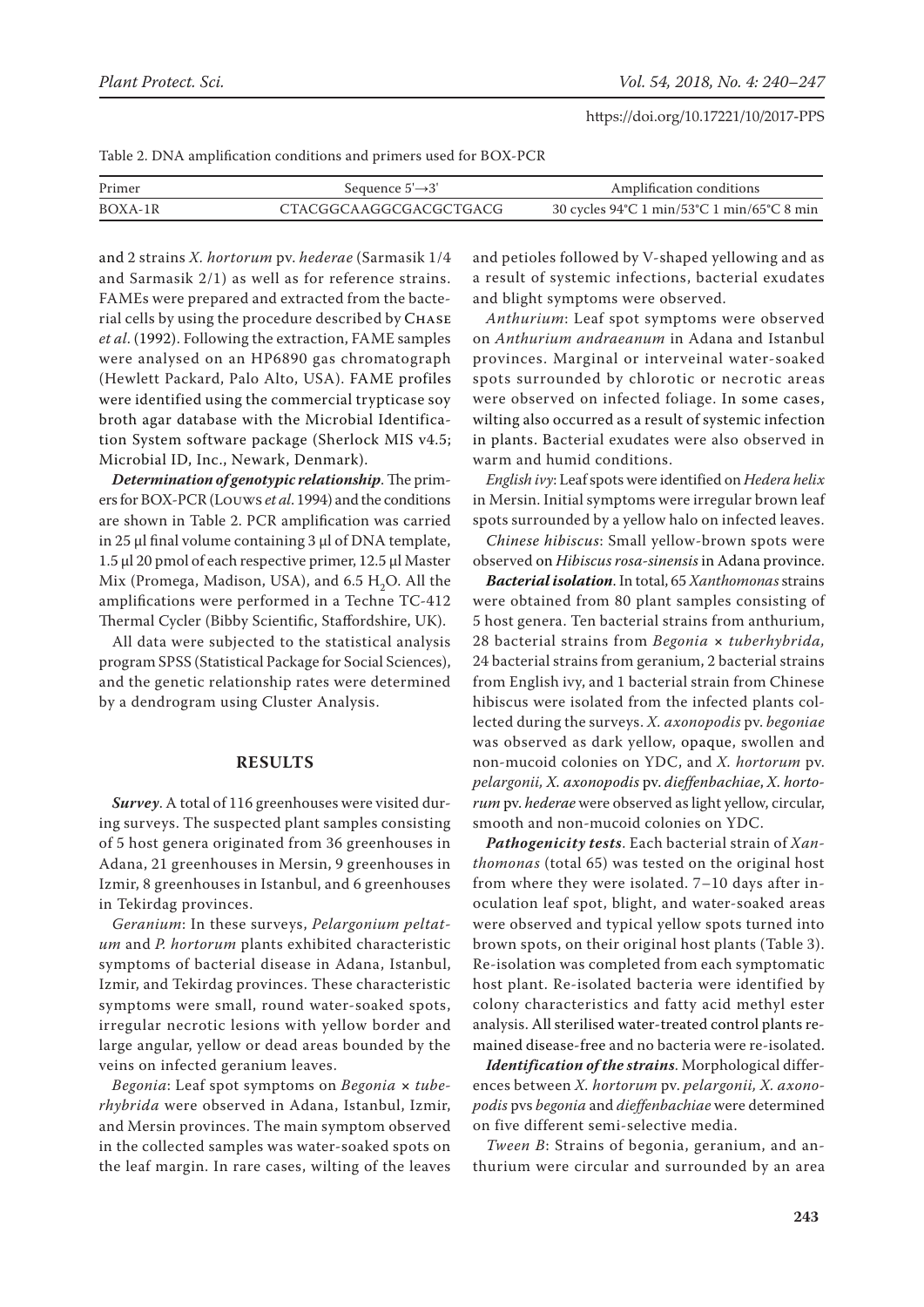|  |  |  | Table 3. Diagnosis of Xanthomonas strains from different plant species |
|--|--|--|------------------------------------------------------------------------|
|--|--|--|------------------------------------------------------------------------|

| Xanthomonas spp.                                              | Strain                                                                                                                                                                                      | Host                      | Location KOH |            | $\circ$ | Starch     | $\mathsf{C}$ | L         | O/F     | М         | HR               | P      |
|---------------------------------------------------------------|---------------------------------------------------------------------------------------------------------------------------------------------------------------------------------------------|---------------------------|--------------|------------|---------|------------|--------------|-----------|---------|-----------|------------------|--------|
| X. hortorum<br>pv. pelargonii                                 | <b>GSPB 1955</b>                                                                                                                                                                            | reference<br>strain       | Germany      | $\ddot{}$  |         | $\ddot{}$  | $\ddot{}$    | $^{+}$    | $\circ$ | $\ddot{}$ | $^{+}$           | $+$    |
| X. hortorum<br>pv. pelargonii<br>$(24 \text{ strains})$       | Sar1-1/a r, Sar1-1/b r, Sar1-<br>3/b r, Sar2-3/a r, Sar2-3/c<br>r, Sar2-6/a r, Sar2-6/d r,<br>Sar2-7/a r, Sar2-7/b r, Sar3-<br>$1/a$ r, Sar3-2/c r, Sar4-1a/a r,<br>Sar4-1b/b r, Sar4-2/a r | Pelargonium<br>peltatum   | Adana        |            |         |            |              |           | O       |           |                  |        |
|                                                               | Sar5-1b/a r, Sar5-3/a r,<br>Sar5-4a/a r, Sar5-4b/c r,<br>$Sar5-5/a r$                                                                                                                       | P. peltatum Istanbul      |              | $^{+}$     |         |            |              |           | О       |           |                  |        |
|                                                               | İzmir-1, İzmir-2                                                                                                                                                                            | P. peltatum               | Izmir        | $^{+}$     |         | $^{+}$     | $^{+}$       | $^{+}$    | O       |           | $\hbox{ }$       |        |
|                                                               | Sardunya-1, Sardunya-2,<br>Sardunya-3                                                                                                                                                       | P. hortorum Tekirdağ      |              | $^{+}$     |         | $^{+}$     | $^{+}$       | $^{+}$    | О       | $\ddot{}$ | $\boldsymbol{+}$ | $^{+}$ |
| X. axonopodis<br>pv. begoniae                                 | BPIC 2013/94                                                                                                                                                                                | reference<br>strain       | Greece       | $\ddot{+}$ |         | $\ddot{}$  | $\ddot{}$    | $\ddot{}$ | $\circ$ | $\ddot{}$ | $\ddot{}$        | $+$    |
| X. axonopodis<br>pv. begoniae<br>$(28 \text{ strains})$       | Xab1/r, Xab2/r, Xab3/r,<br>$Xab4/r$ , $Xab5/r$ , $Xab6/r$ ,<br>Xcb7/r, Xcb8/r, Xcb9/r,<br>Xcb14/r, Xcb15/r, Xcb16/r,<br>Xcb17/r                                                             | Begonia ×<br>tuberhybrida | Adana        |            |         |            |              |           | Ω       |           |                  |        |
|                                                               | Xcb10/r, Xcb11/r, Xcb12/r,<br>Xcb13/r, Silivri-beg-1,<br>Silivri-beg-2, Silivri-beg-3                                                                                                       | Begonia x<br>tuberhybrida | Istanbul     | $+$        |         | $\ddot{}$  |              |           | O       |           |                  |        |
|                                                               | Begonya Ekim,<br>Kırmızı Begonya                                                                                                                                                            | Begonia x<br>tuberhybrida | Mersin       | $+$        |         | $\ddot{}$  |              |           | О       |           |                  |        |
|                                                               | İzmir 11/1-1, İzmir 11/1-2,<br>İzmir 11/1-3, İzmir 11/2-1,<br>İzmir 11/2-2, İzmir 11/2-3                                                                                                    | Begonia x<br>tuberhybrida | Izmir        |            |         |            |              | $^{+}$    | $\circ$ |           |                  |        |
| X. axonopodis<br>pv. dieffenbachiae                           | <b>JS 990</b><br>reference                                                                                                                                                                  |                           | France       | $^{+}$     |         | $^{+}$     | $^{+}$       | $^{+}$    | $\circ$ | $^{+}$    | $^{+}$           | $^{+}$ |
|                                                               | <b>IV 589</b>                                                                                                                                                                               | strains                   |              | $^{+}$     |         | $^{+}$     | $^{+}$       | $^{+}$    | $\circ$ | $^{+}$    | $^{+}$           | $^{+}$ |
| X. axonopodis<br>pv. dieffenbachiae<br>$(10 \text{ strains})$ | Ant-1a, Ant-1b, Ant-1c,<br>Ant-1d, Ant-1e                                                                                                                                                   | Anthurium<br>andraeanum   | Adana        | $+$        |         | $^{+}$     | $+$          | $\ddot{}$ | O       | $\ddot{}$ | $^{+}$           | $^{+}$ |
|                                                               | Ant-2a, Ant-2b, Ant-2c,<br>Ant-2d, Ant-2e                                                                                                                                                   | A. andrae-<br>anum        | Istanbul     | $\ddot{+}$ |         | $\ddot{+}$ | $\ddot{}$    | $\ddot{}$ | О       |           |                  | $+$    |
| X. hortorum<br>pv. hederae<br>$(2 \text{ strains})$           | Sarmasik 1/4,<br>Sarmasik 2/1                                                                                                                                                               | Hedera helix              | Mersin       | $^{+}$     |         | $\ddot{}$  |              | $\ddot{}$ | O       |           |                  |        |
| Xanthomonas sp.<br>(1 strain)                                 | Hibus-1                                                                                                                                                                                     | Hibiscus<br>rosa-sinensis | Adana        |            |         |            |              |           | О       |           |                  |        |

KOH – potassium hydroxide; O – oxidase; starch – starch hydrolysis; C – catalase; L – levan formation; O/F – oxidative-fermentative; M – motility; HR – hypersensitive reaction on tobacco; P – pathogenicity

of white crystalline light-yellow colonies. All three species consisted of the white crystalline field as reported by McGuire *et al.* (1986). These zones became more pronounced in geranium strains.

*CKTM*: Strains of begonia, geranium, and anthurium were circular with pale yellow appearance as reported previously by Sijam *et al*. (1992).

*SM*: Strains of begonia and anthurium produced mucoid colonies where the central area was green, and had the purplish-blue background. Geranium strains developed purple colonies as reported by SCHAAD and WHITE (1974).

*SX*: Geranium, begonia, and anthurium strains developed slowly on the SX medium. Colonies were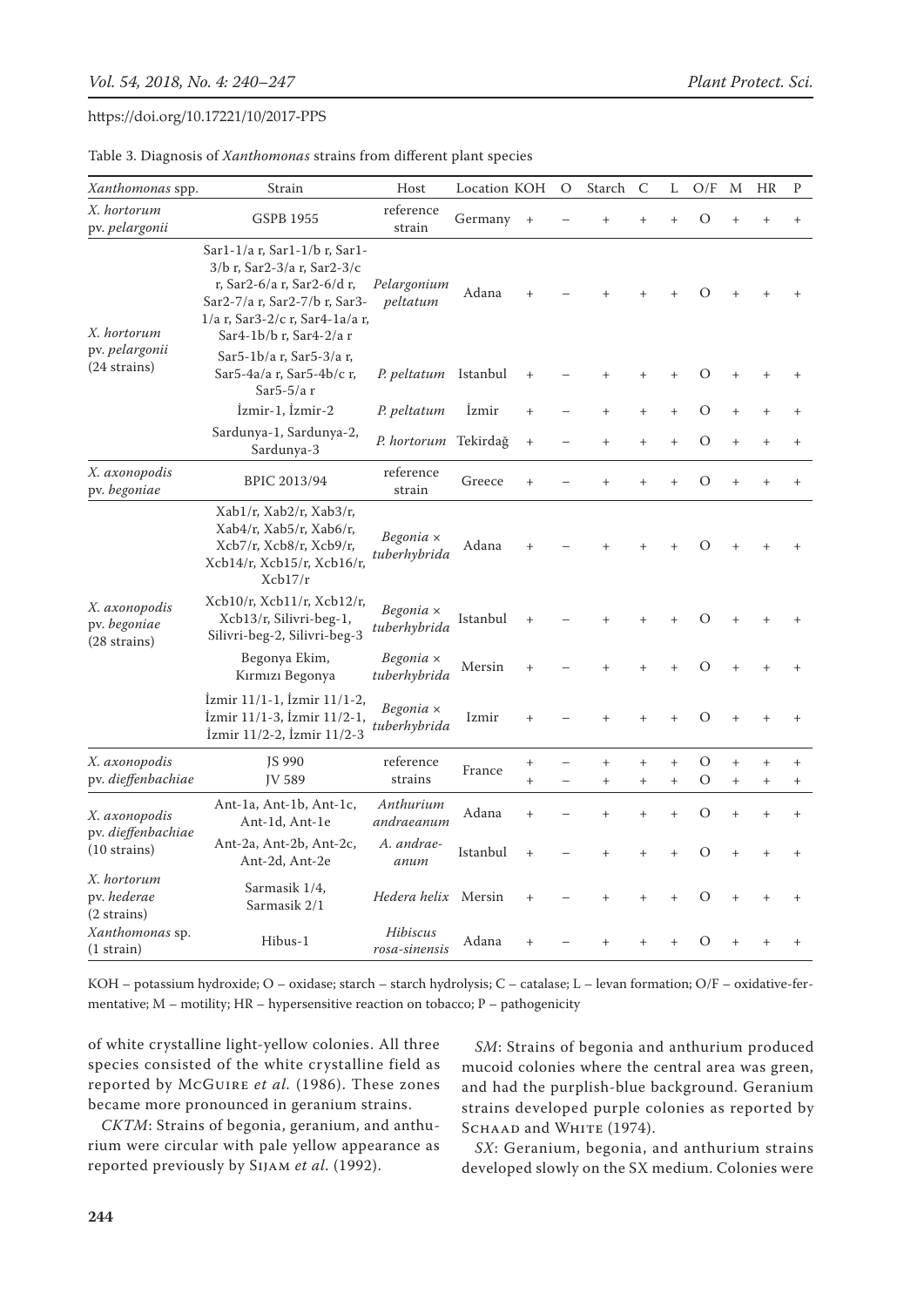observed as lighter colour than those on SM medium as reported by Chun and Alvarez (1984).

*MD-5*: Bacterial colonies of geranium, begonia, and anthurium strains were 3–5 mm in diameter, circular, yellow, and convex shapes at 30°C as reported by Kuan and Minsavage (1985).

Bacterial strains were identified according to diagnostic tests (Table 3). All *Xanthomonas* and reference strains were oxidative and negative for oxidase, but positive for potassium hydroxide, starch hydrolysis, catalase, and levan formation and all strains caused a positive hypersensitive reaction on tobacco (*Nicotiana tabacum var. Samsun*) (LELLIOTT & STEAD 1987; Schaad *et al*. 2001).

According to the test results, 24 strains were identified as *X. hortorum* pv. *pelargonii*, 28 strains as *X. axonopodis* pv. *begoniae*, 10 strains as *X. axonopodis* pv. *dieffenbachiae*, and 2 strains as *X. hortorum* pv. *hederae*. Bacterial strains obtained from Chinese hibiscus were not identified into the species level. Molecular, serological tests, carbon utilisation, and FAME analysis were conducted to support results of classical diagnosis.

*Diagnosis of bacterial strains with ELISA*. In order to support classical and pathogenicity tests, a serological test was conducted using commercial ELISA kits (Agdia BRA 23700, BRA 32502, and BRA 47600). In ELISA test, 28 strains were positive for *X. axonopodis* pv. *begoniae*, 24 strains were positive for *X. hortorum* pv*. pelargonii*, and 10 strains were positive for *X. axonopodis* pv*. dieffenbachiae*.

*Identification of Xanthomonas strains with PCR test*. In PCR test, nine regional strains isolated from geranium were confirmed as *X. hortorum* pv. *pelargonii* using two specific primers. All *X. hortorum* pv. *pelargonii* strains and reference isolate (GSPB 1955) produced a single band with the expected sizes of 197 and 1.2 kb, as previously reported by MANULIS *et al*. (1994) and Sulzinski *et al*. (1996).

The identity of the 28 *X. axonopodis* pv*. begoniae* strains was confirmed by species-specific primers that yielded amplicons of the expected size of 619 bp as previously reported by LEITE *et al.* (1995).

*Identification of strains with BIOLOG diagnosis system*. According to results of the use of carbon sources (BIOLOG tests), selected four strains (Sar1- 1/a r, Sar5-1b/a r, Izmir-1, Sardunya-3) were identified as *X. hortorum* pv. *pelargonii,* selected three strains (Xab1/r, Xcb13/r, Izmir 11/1-1) as *X. axonopodis* pv. *begoniae,* selected three strains (Ant-1a*,* Ant-1b, Ant-2a) as *X. axonopodis* pv. *dieffenbachiae* and selected two strains (Sarmasik 1/4 and Sarmasik 2/1) as *X. hortorum* pv. *hederae.*

*Identification of strains with fatty acid methyl ester analysis.* Selected 18 [6 strains of *X. hortorum* pv. *pelargonii* (Sar1-1/a r, Sar2-3/c r, Sar4-1a/a r, Sar5-1b/a r, Izmir-1, Sardunya-3), 6 strains *X. axonopodis* pv. *begoniae* (Xab1/r, Xcb7/r, Xcb13/r, Izmir 11/1-1, Begonya Ekim, Kırmızı Begonya), 4 strains *X. axonopodis* pv. *dieffenbachiae* (Ant-1a, Ant-1b, Ant-2a, Ant-2d), and 2 strains *X. hortorum* pv. *hederae*  (Sarmasik 1/4 and Sarmasik 2/1)] strains were also identified according to FAME analysis. A total of 37 different fatty acids belonging to *Xanthomonas*  species strains were identified. Bacterial strains were determined as *X. axonopodis* pv. *begoniae, X. hortorum* pv. *pelargonii, X. axonopodis* pv. *dieffenbachiae*, and *X. hortorum* pv. *hederae* with 25–71% of similarity based on FAME analysis. Rate of relative relations is shown with cluster analysis in Figure 2.

*Genotype characterisation of strains with BOX-PCR*. Genetic dissimilarities of *X. hortorum* pv. *pelargonii, X. axonopodis* pv. *begoniae*, *X. axonopodis* pv. *dieffenbachiae*, and *X. hortorum* pv. *hederae* strains were determined by using BOXA1R primer as described by Louws *et al*. (1994). The result of the BOX-PCR study clearly showed differences between the geranium and begonia strains. All data



Figure 2. Phenotype relatives of *Xanthomonas* strains causing leaf spot and leaf blight  $\frac{1}{25}$  according to the FAME results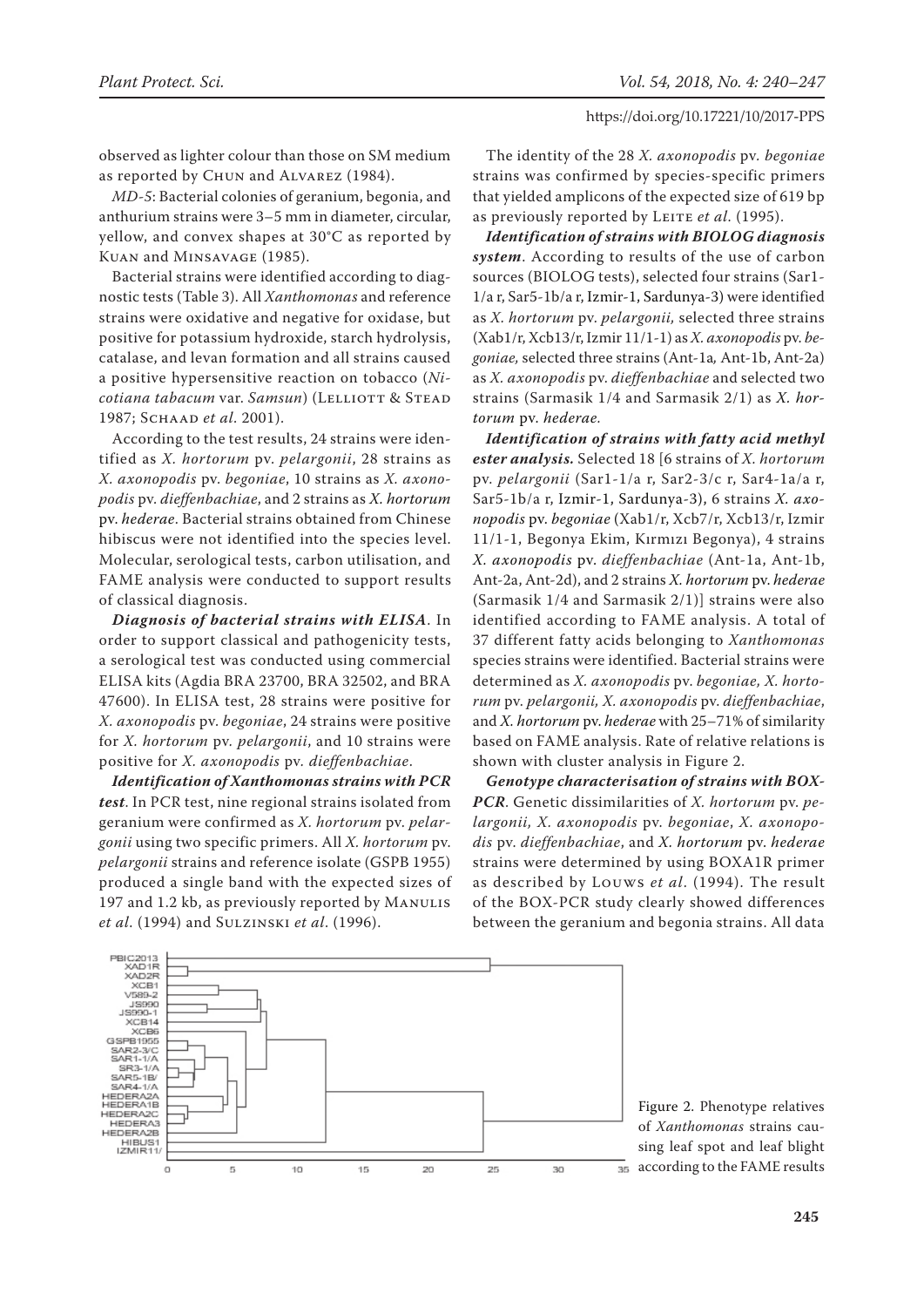

were cluster analysed with SPSS (Statistical Package for Social Sciences). Differences between bacterial strains obtained from different plant species were established using cluster analyses (Figure 3).

## **Discussion**

In this study, ornamental plant production areas were surveyed to determine possible bacterial diseases causing organisms on geranium*,* begonia*,* anthurium*,* Chinese hibiscus and English ivy in Adana, Antalya, Istanbul, Izmir, Mersin, Sakarya, Tekirdağ, and Yalova provinces. Diagnosis studies revealed that *X. axonopodis* pv. *dieffenbachiae* was identified as a causal disease agent on *Anthurium andraeanum*; *X. axonopodis* pv. *begoniae* on *Begonia × tuberhybrida*; *X. hortorum* pv. *pelargonii* on *Pelargonium peltatum* and *P. hortorum*, *X. hortorum* pv. *hederae* on *Hedera helix*, and *Xanthomonas* sp. on *Hibiscus rosa-sinensis.*

*X. axonopodis* pv. *dieffenbachiae, X. axonopodis* pv. *begoniae*, and *X. hortorum* pv. *pelargonii* were previously reported to occur on different plant species by Aysan and Sahin (2003), Ornek *et al*. (2007), and MIRIK *et al.* (2009), respectively. This is the first report of *X. hortorum* pv. *hederae* on *H. helix* in Turkey.

Identification methods such as starch hydrolysis, catalase and levan formation were not sufficient to differentiate the species from each other. Semiselective media were identified as a useful method to differentiate the species. On SM media, overall it was possible to differentiate geranium strains from begonia and anthurium strains. ELISA test was determined as the most successful identification method for *X. axonopodis* pv. *begoniae*, *X. hortorum* pv. *pelargonii*, and *X. axonopodis* pv. *dieffenbachiae*. The results also revealed that primers designed by

Figure 3. Genotypic relationships of *X. hortorum* pv. *pelargonii* and *X. axonopodis* pv. *begoniae* strains with BOX-PCR

Manulis *et al*. (1994) and Sulzinski *et al.* (1996) can be successfully used for *X. hortorum* pv. *pelargonii*. BOX-PCR was used for genotypic characterisation of the isolates. Besides, FAME analysis was also found to be a useful method for phenotypic characterisation.

In conclusion, we found a variety of *Xanthomonas* spp. present in greenhouse production of ornamental plants in Turkey. This study provides a baseline of *Xanthomonas* spp. present in the ornamental plant industry of the particular provinces, with which future surveys may detect changes in the frequency of *Xanthomonas* spp. in these areas over time. After *X. hortorum* pv. *hederae* was confirmed on *H. helix* in Turkey, control measures were adopted, consisting in the eradication of the infected plants and quarantining the contaminated greenhouses to prevent spread, as well as surveillance intensification at the ports of entry to prevent new introductions. Since some of ornamental plant seedlings, seeds or rootstocks were exported from different countries, special precautions must be taken for ornamental plant bacterial diseases with detailed tests at the entrance of the seedlings into the host country.

## **References**

- Aysan Y., Sahin F. (2003): First report of bacterial blight of anthurium caused by *Xanthomonas axonopodis* pv. *dieffenbachiae* in Turkey. Plant Pathology, 52: 783.
- Chase A.R. (1987): Compendium of Ornamental Foliage Plant Diseases. St. Paul, APS Press.
- Chase A.R., Stall R.E., Hodge N.C., Jones J.B. (1992): Characterization of *Xanthomonas campestris* strains from aroids using physiological, pathological, and fatty acid analysis. Phytopathology, 82: 754–759.
- Chun W.W.C., Alvarez A.M. (1983): A starch-methionine medium for isolation of *Xanthomonas campestris* pv. *campestris* from plant debris in soil. Plant Disease, 67: 632–635.